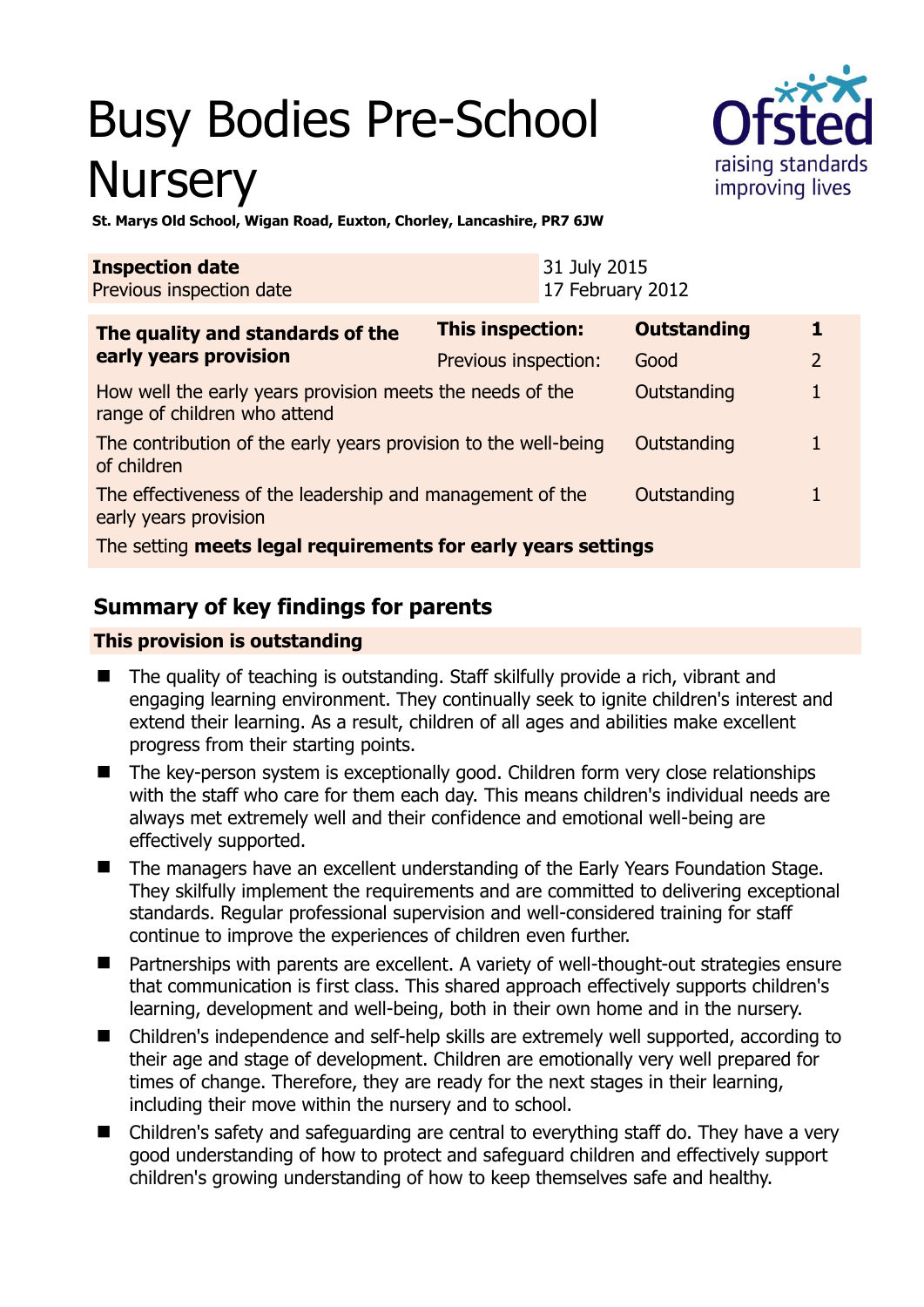## **What the setting needs to do to improve further**

#### **To further improve the quality of the early years provision the provider should:**

 $\blacksquare$  further develop the opportunities for staff to contribute to all aspects of planning for improvement in the nursery.

#### **Inspection activities**

- $\blacksquare$  The inspector observed activities in the playrooms and the outside learning environment.
- The inspector conducted a joint observation with the manager.
- $\blacksquare$  The inspector held meetings with the managers of the setting.
- The inspector checked evidence of suitability and qualifications of staff working with children, the provider's self-evaluation form and improvement plan.
- The inspector looked at children's assessment records and planning documentation.
- The inspector took account of the views of parents spoken to on the day.

#### **Inspector**

Jacqueline Midgley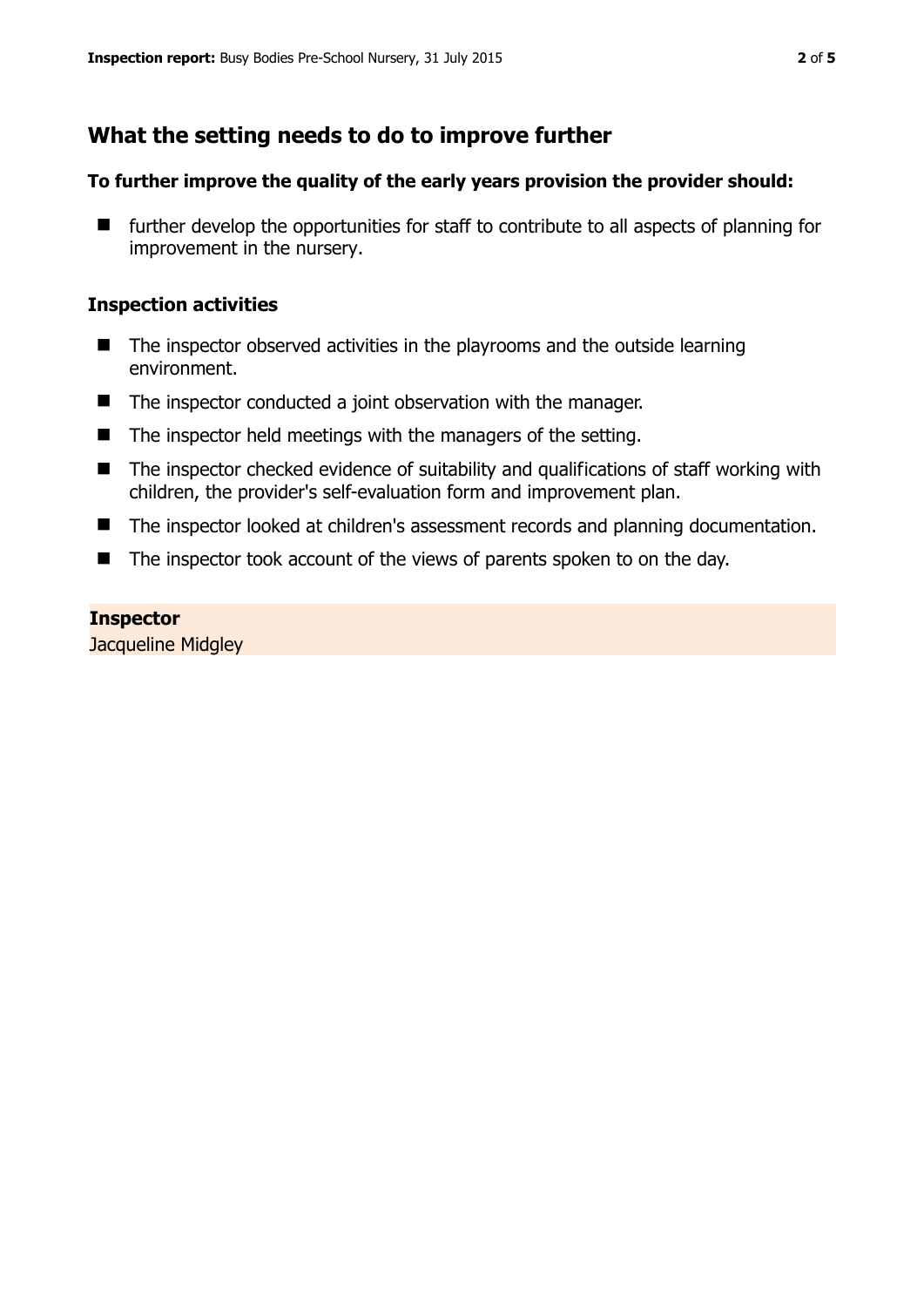### **Inspection findings**

#### **How well the early years provision meets the needs of the range of children who attend. This is outstanding**

All staff hold childcare qualifications and use their excellent knowledge of how children learn and their skills in teaching to provide an exemplary range of learning opportunities based on children's interests. For example, staff expertly seize impromptu opportunities to guide children's learning by using a variety of well-thought-out teaching methods. Children are supported to consider consequences, solve problems, make links in their thinking, and develop strategies for completing tasks. They apply their learning well as they count, describe, problem solve, sing and make connections in their experiences. Staff know all the children extremely well and ignite their desire to learn by providing opportunities based on their interests; therefore, children of all ages confidently investigate, persevere and enthusiastically experience things. Planning and assessment are precise, sharply focused on each child's needs and very effectively shared with parents so every child makes rapid progress from their starting points.

#### **The contribution of the early years provision to the well-being of children is outstanding**

Children form very close relationships with the supportive and sensitive staff team. They develop close, attentive and trusting relationships with children. As a result, children's individual care needs are always met exceptionally well and their confidence and emotional well-being are very effectively supported. Children behave extremely well because staff calmly communicate their expectations. Staff employ a variety of suitable methods to support children to reflect on the feelings of others and be kind and gentle. Children's independence and self-help skills are expertly supported, according to their age and stage of development. Effective care practices help children learn how to adopt a healthy lifestyle and take care of their personal needs. Children have plenty of outdoor play, and their good health and physical development are well promoted. Children show their understanding of safety as they confidently remind each other about the safe use of toys and resources.

#### **The effectiveness of the leadership and management of the early years provision is outstanding**

Leadership is inspirational. Managers and staff have high expectations and constantly strive for excellence. Incisive and continuous self-evaluation identifies how the nursery can continue to improve the superior experiences for children even further. Parents and other professionals are consulted regarding areas to develop. However, there are fewer opportunities for staff to be involved in all aspects of improvement planning. This is because they contribute to the evaluation and improvement of particular aspects of the nursery, and are not consistently involved in the formulation of the vision for the whole nursery. Robust procedures for checking the quality and consistency of teaching and learning ensure that children receive a rich and challenging range of experiences. Managers effectively analyse assessment information, which means that potential learning needs are consistently recognised and quickly met.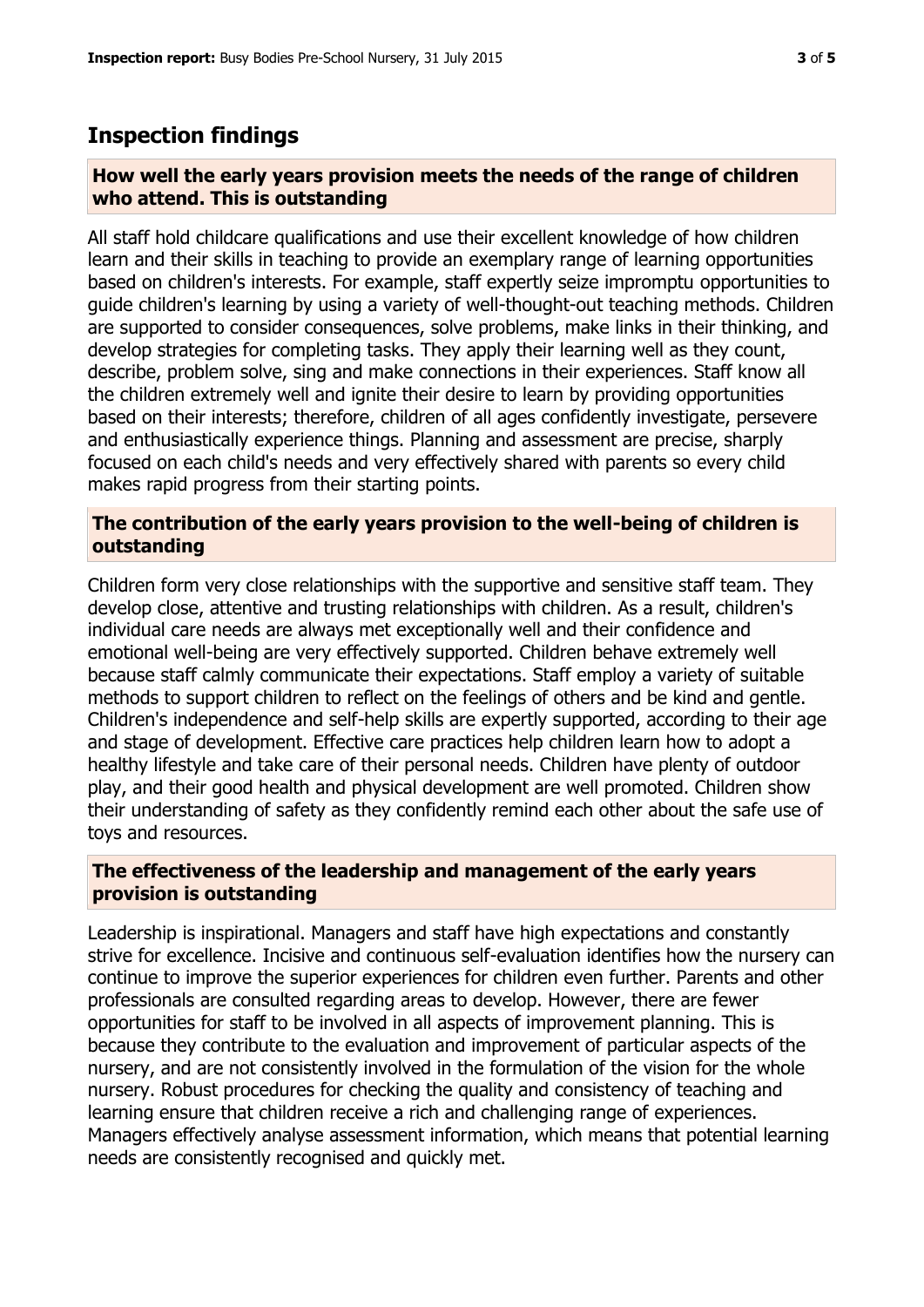## **Setting details**

| Unique reference number       | 309726                   |  |
|-------------------------------|--------------------------|--|
| <b>Local authority</b>        | Lancashire               |  |
| <b>Inspection number</b>      | 867891                   |  |
| <b>Type of provision</b>      | Full-time provision      |  |
| <b>Registration category</b>  | Childcare - Non-Domestic |  |
| Age range of children         | $0 - 17$                 |  |
| <b>Total number of places</b> | 55                       |  |
| Number of children on roll    | 106                      |  |
| <b>Name of provider</b>       | Busy Bodies (Euxton) Ltd |  |
| Date of previous inspection   | 17 February 2012         |  |
| <b>Telephone number</b>       | 01257 241 119            |  |

Busy Bodies Pre-School Nursery was registered in 1998. The nursery employs 20 members of childcare staff, all of whom hold appropriate early years qualifications at levels 2 to 6. One has Early Years Professional status. The nursery opens from Monday to Friday for 50 weeks of the year. Sessions are from 8am until 6pm. The nursery provides funded early education for two-, three- and four-year-old children.

This inspection was carried out by Ofsted under sections 49 and 50 of the Childcare Act 2006 on the quality and standards of provision that is registered on the Early Years Register. The registered person must ensure that this provision complies with the statutory framework for children's learning, development and care, known as the Early Years Foundation Stage.

Any complaints about the inspection or the report should be made following the procedures set out in the guidance 'Complaints procedure: raising concerns and making complaints about Ofsted', which is available from Ofsted's website: www.gov.uk/government/organisations/ofsted. If you would like Ofsted to send you a copy of the guidance, please telephone 0300 123 4234, or email enquiries@ofsted.gov.uk.